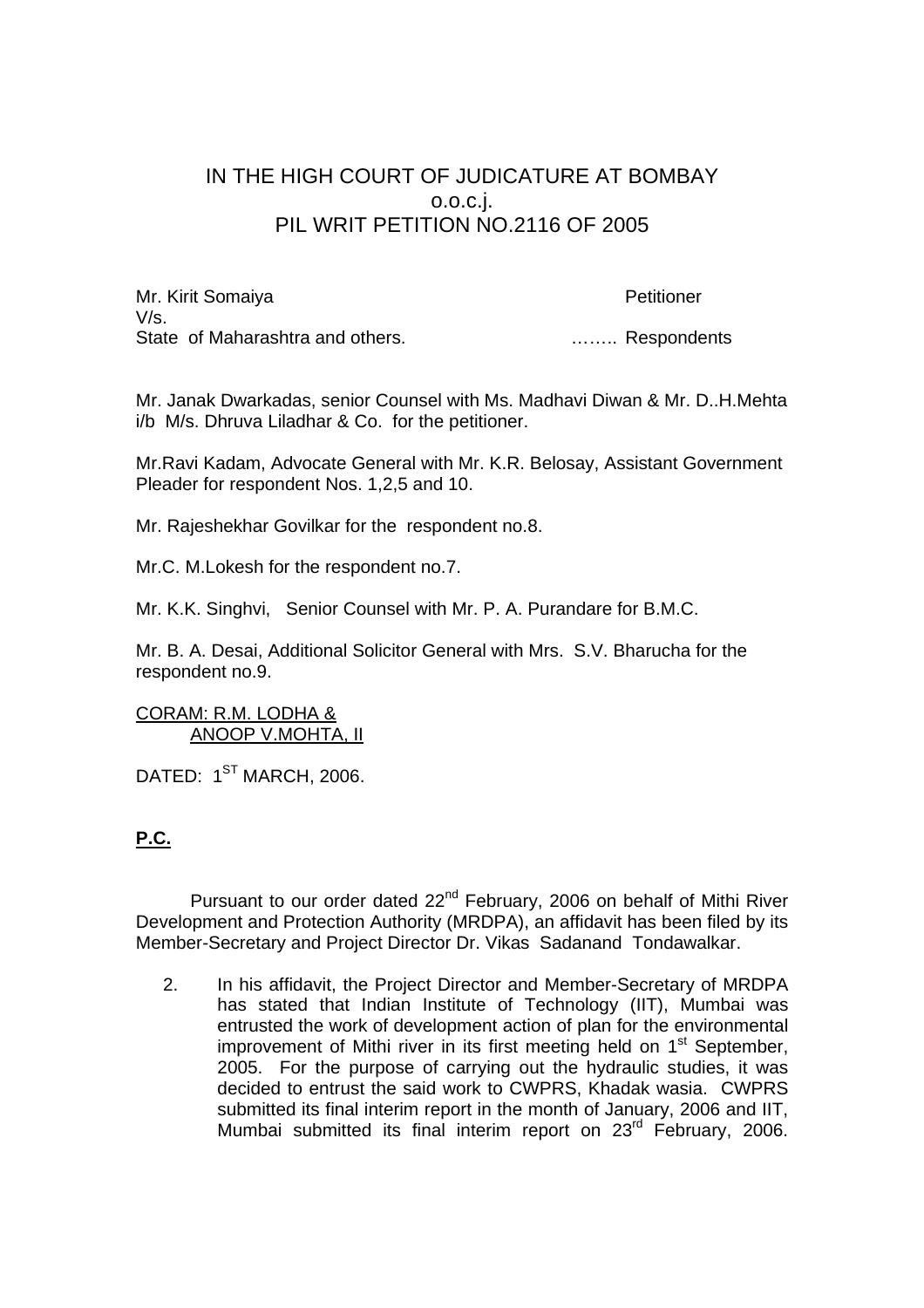M/s.Air-O-Cleen Associates were appointed to conduct the cadastral survey and flood mapping survey of the entire (17.8 kms.) stretch of Mithi river from Mahim Causeway to its original Vihar Lake and (4 kms.) Vakola Nalla from Bandra-Kurla Complex to Santacruz Airport. The details of the said survey were furnished to the IIT, Mumbai and CWRPS, Khadakwasla to facilitate them to make their reports. CWRPS, Khadakwasla in its final interim report recommended to increase the carrying capacity of the river by undertaking deepening and widening works. In the affidavit, the Project Director-cum-Secretary has also stated that on behalf of MRDPA, MMRDA has appointed IIT, Mumbai to conduct a base lines socio-economic survey for the entire Mithi river and Vakola Nalla. This was sought to be done with a view to identify the structures which would be affected by the widening of the river as per the recommendations of CWPRS. This survey is independent to the survey that was carried out by the Collector, Mumbai Suburban District.

- 3. As per the survey conducted by the Collector, Mumbai Suburban District, 3600 encroachers were found within 30 meters width on either side within the stretch from Mahim Causeway to CST Bridge and within the river basin beyond CST Bridge up to Vihar Lake. It is stated that the work of removal of these illegal encroachments and rehabilitation of project affected persons would be completed as far as possible by  $31<sup>st</sup>$  May, 2006.
- 4. We may observe that the experience that the city had on  $26<sup>th</sup>$  July, 2005 must open the eyes of the concerned authorities necessitating swift action and avoidance of past experience. In our view, in the light of the survey that has already been conducted, it should be the endeavour of the Collector, MSD to ensure that all 3600 encroachers are removed by  $31<sup>st</sup>$  May, 2006. We order accordingly and direct the Collector, Mumbai Suburban District to ensure the removal of 3600 encroachers having their structures within 30 meters width on either side of the river by  $31<sup>st</sup>$  May, 2006 and that they are also rehabilitated by that date.
- 5. As regards the unauthorized industrial units identified by Maharashtra Pollution Control Board, we direct the said Board to take appropriate action including the Closure of these industrial units as early as possible. Obviously, the Maharashtra Pollution Control Board shall observe the due process of law in that regard.
- 6. We accept the proposal of MRDPA to implement the Mithi river development works in two phases. As regards phase I, works which comprise of deepening, widening and desilting of Mithi river and resettlement and rehabilitation of project affected persons, we direct